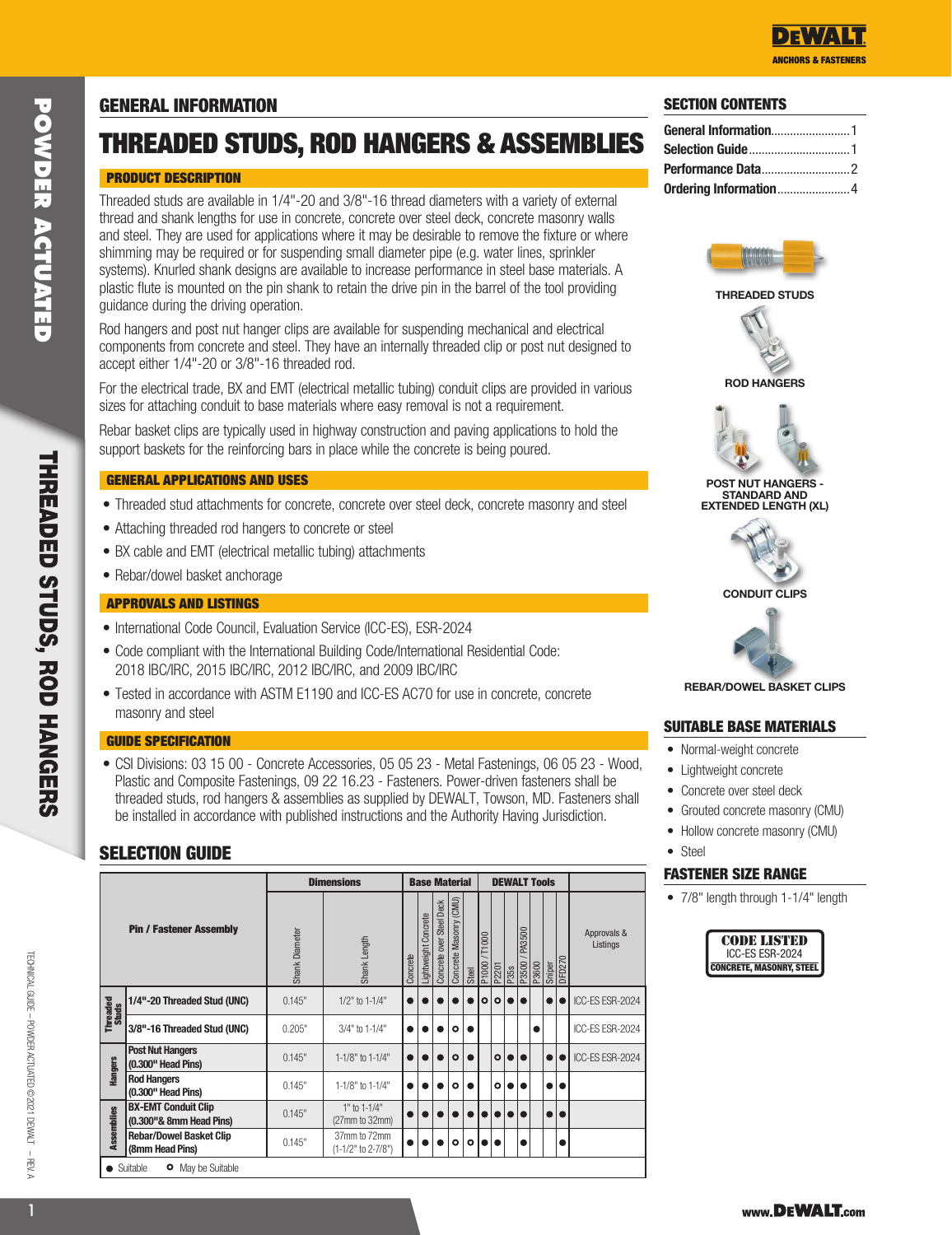# PERFORMANCE DATA

#### Allowable Load Capacities for Powder Actuated Fasteners in Normal-Weight Concrete<sup>1,2,3,4,5,67</sup>

|                                                                   | <b>Minimum</b>              | <b>Minimum Concrete Compressive Strength (f'c)</b> |                              |                                |                              |                                |                              |                                                         |                              |  |  |
|-------------------------------------------------------------------|-----------------------------|----------------------------------------------------|------------------------------|--------------------------------|------------------------------|--------------------------------|------------------------------|---------------------------------------------------------|------------------------------|--|--|
|                                                                   | <b>Embed.</b>               | 2,000 psi                                          |                              |                                | 3,000 psi                    | 4,000 psi                      |                              |                                                         |                              |  |  |
| <b>Fastener Description</b>                                       | <b>Depth</b><br>in.<br>(mm) | <b>Tension</b><br>lbs.<br>(kN)                     | <b>Shear</b><br>lbs.<br>(kN) | <b>Tension</b><br>lbs.<br>(kN) | <b>Shear</b><br>lbs.<br>(kN) | <b>Tension</b><br>lbs.<br>(kN) | <b>Shear</b><br>lbs.<br>(kN) | <b>Tension</b><br>lbs.<br>(kN)                          | <b>Shear</b><br>lbs.<br>(kN) |  |  |
|                                                                   | 5/8<br>(15.9)               | 25<br>(0.1)                                        | 45<br>(0.2)                  | 60<br>(0.3)                    | 95<br>(0.4)                  | 45<br>(0.2)                    | 95<br>(0.4)                  | 25<br>(0.1)                                             | 95<br>(0.4)                  |  |  |
| 1/4"-20 Threaded Stud                                             | 3/4<br>(19.1)               | 60<br>(0.3)                                        | 95<br>(0.4)                  | 95<br>(0.4)                    | 125<br>(0.6)                 | 95<br>(0.4)                    | 125<br>(0.6)                 | 100<br>(0.4)                                            | 125<br>(0.6)                 |  |  |
| (0.145" Shank)                                                    | (25.4)                      | 100<br>(0.4)                                       | 140<br>(0.6)                 | 130<br>(0.6)                   | 155<br>(0.7)                 | 155<br>(0.7)                   | 155<br>(0.7)                 | 180<br>(0.8)                                            | 200<br>(0.9)                 |  |  |
|                                                                   | $1 - 1/4$<br>(31.8)         | 110<br>(0.5)                                       | 155<br>(0.7)                 | 155<br>(0.7)                   | 165<br>(0.7)                 | 195<br>(0.9)                   | 165<br>(0.7)                 | 5,000 psi<br>235<br>(1)<br>160<br>(0.7)<br>200<br>(0.9) | 200<br>(0.9)                 |  |  |
| 3/8"-16 Threaded Stud                                             | (25.4)                      | 95<br>(0.4)                                        | 135<br>(0.6)                 | 80<br>(0.4)                    | 135<br>(0.6)                 | 160<br>(0.7)                   | 110<br>(0.5)                 |                                                         | 110<br>(0.5)                 |  |  |
| (0.205" Shank)                                                    | $1 - 1/4$<br>(31.8)         | 170<br>(0.8)                                       | 220<br>(1)                   | 165<br>(0.7)                   | 220<br>(1)                   | 200<br>(0.9)                   | 320<br>(1.4)                 |                                                         | 320<br>(1.4)                 |  |  |
| 0.300" Head Drive Pin<br>with Post Nut Hanger<br>$(0.145"$ Shank) | (25.4)                      |                                                    |                              | 180<br>(0.8)                   |                              | 180<br>(0.8)                   |                              |                                                         |                              |  |  |
| 8mm Head Drive Pin with<br>Rod Hanger (0.145" Shank)              | (25.4)                      |                                                    |                              | 120<br>(0.5)                   |                              | 120<br>(0.5)                   |                              |                                                         |                              |  |  |
| CSI Spiral Pin with Rod Hanger<br>$(0.157"$ Shank)                | (25.4)                      |                                                    |                              | 110<br>(0.5)                   |                              | 110<br>(0.5)                   |                              |                                                         |                              |  |  |

1. Fasteners must not be driven until the concrete has reached the minimum designated compressive strength. Linear intermation may be used to determine allowable loads for intermediate compressive strengths.

2. Concrete thickness must be a minimum of three times the embedment depth.

3. The allowable tension and shear values are for fasteners only. Steel or wood members connected to the substrate must be investigated for compliance with the applicable code.

4. Allowable load capacities are calculated using minimum required factors of safety in accordance with ICC-ES AC70; the minimum applied factor of safety is 5.0. Consideration of additional safety factors may be necessary depending on the application such as life safety.

5. Fasteners must have a minimum spacing distance of 3 inches for 0.145-inch shank fasteners, 4 inches for 0.157-inch shank fasteners and 6 inches for 0.205" shank fasteners in accordance with ASTM E 1190.

6. Minimum edge distance is 3 inches for 0.145-inch shank fasteners and 3-1/2 inches for 0.157-inch shank fasteners and 0.205-inch shank fasteners. Consideration of smaller spacing and edge distances may be given based on application or jobsite testing.

7. Multiple fasteners are recommended for any attachment for increased reliability.

# Allowable Load Capacities for Powder Actuated Fasteners in Lightweight Concrete and Sand-Lightweight Concrete over Steel Deck (3,000 psi)1,2,3,9,10

|                             |                                                      | <b>Minimum Concrete Compressive Strength (f'c)</b> |                                                                                                                                                                                                                                      |                                                                    |                              |                                |                              |  |  |  |  |
|-----------------------------|------------------------------------------------------|----------------------------------------------------|--------------------------------------------------------------------------------------------------------------------------------------------------------------------------------------------------------------------------------------|--------------------------------------------------------------------|------------------------------|--------------------------------|------------------------------|--|--|--|--|
|                             | <b>Minimum</b><br><b>Embed. Depth</b><br>in.<br>(mm) |                                                    |                                                                                                                                                                                                                                      | <b>Through Soffit of Steel Deck into Concrete</b> <sup>5,7,8</sup> |                              |                                |                              |  |  |  |  |
| <b>Fastener Description</b> |                                                      |                                                    |                                                                                                                                                                                                                                      |                                                                    |                              | <b>Upper Flute</b>             |                              |  |  |  |  |
|                             |                                                      | <b>Tension</b><br>lbs.<br>(kN)                     | <b>Shear</b><br>lbs.<br>(kN)                                                                                                                                                                                                         | <b>Tension</b><br>lbs.<br>(kN)                                     | <b>Shear</b><br>lbs.<br>(kN) | <b>Tension</b><br>lbs.<br>(kN) | <b>Shear</b><br>lbs.<br>(kN) |  |  |  |  |
| 1/4"-20 Threaded Stud       | (25.4)                                               | 70<br>(0.3)                                        | 35<br>(0.2)                                                                                                                                                                                                                          | 35<br>(0.2)                                                        | 160<br>(0.7)                 | 35<br>(0.2)                    | 160<br>(0.7)                 |  |  |  |  |
| $(0.145"$ Shank)            | $1 - 1/4$<br>(31.8)                                  | 70<br>(0.3)                                        | <b>Directly into Concrete4,5,6</b><br><b>Lower Flute</b><br>65<br>125<br>170<br>65<br>(0.3)<br>(0.6)<br>(0.3)<br>(0.8)<br>70<br>130<br>45<br>165<br>45<br>(0.3)<br>(0.2)<br>(0.2)<br>(0.6)<br>(0.7)<br>170<br>85<br>265<br>225<br>85 |                                                                    | 170<br>(0.8)                 |                                |                              |  |  |  |  |
| 3/8"-16 Threaded Stud       | (25.4)                                               |                                                    |                                                                                                                                                                                                                                      |                                                                    |                              |                                | 165<br>(0.7)                 |  |  |  |  |
| $(0.205"$ Shank)            | $1 - 1/4$<br>(31.8)                                  | (0.8)                                              | (1.2)                                                                                                                                                                                                                                | (0.4)                                                              |                              | (0.4)                          | 225                          |  |  |  |  |

1. Fasteners must not be driven until the concrete has reached the minimum designated compressive strength.

2. The tension and shear values are for fasteners only. Steel or wood members connected to the substrate must be investigated for compliance with the applicable code.

3. Allowable load capacities are calculated using minimum required factors of safety in accordance with ICC-ES AC70; the minimum applied factor of safety is 5.0. Consideration of additional safety factors may be necessary depending on the application such as life safety.

4. For fasteners installed directly into concrete, the member thickness must be a minimum of 3.25 inches.

5. Fasteners must have a minimum spacing distance of 3 inches for 0.145-inch shank fasteners and 6 inches for 0.205" shank fasteners in accordance with ASTM E 1190.

6. Minimum edge distance is 3 inches for 0.145-inch shank fasteners and 3-1/2 inches for 0.205-inch shank fasteners. Consideration of smaller spacing and edge distances may be given based on application or jobsite testing.

7. For fasteners installed into the upper flute of the steel deck profile the concrete thickness above the deck (topping thickness) must be a minimum of 3.25 inches; or for fasteners installed into the lower flute of the steel deck profile, the concrete thickness above the deck (topping thickness) must be a minimum of 2.25 inches.

8. Fasteners installed into the soffit of the steel deck profile must have a minimum edge distance of 1-1/8 inches (lower flute); minimum deck end distance is 3 inches for 0.145-inch shank asteners and 3-1/2 inches for 0.205-inch shank fasteners. Consideration of smaller spacing distances may be given based on application or jobsite testing.

9. Embedment is measured from the surface of the steel deck; the steel deck panel must have a base-metal thickness of 0.030-inch (22 gauge) to 0.048-inch (18 gauge).

10.Multiple fasteners are recommended for any attachment for increased reliability.

TECHNICAL GUIDE – Powder Actuated ©2021 DEWALT – REV. a

TECHNICAL GUIDE - POWDER ACTUATED @2021 DEWALT - REV. A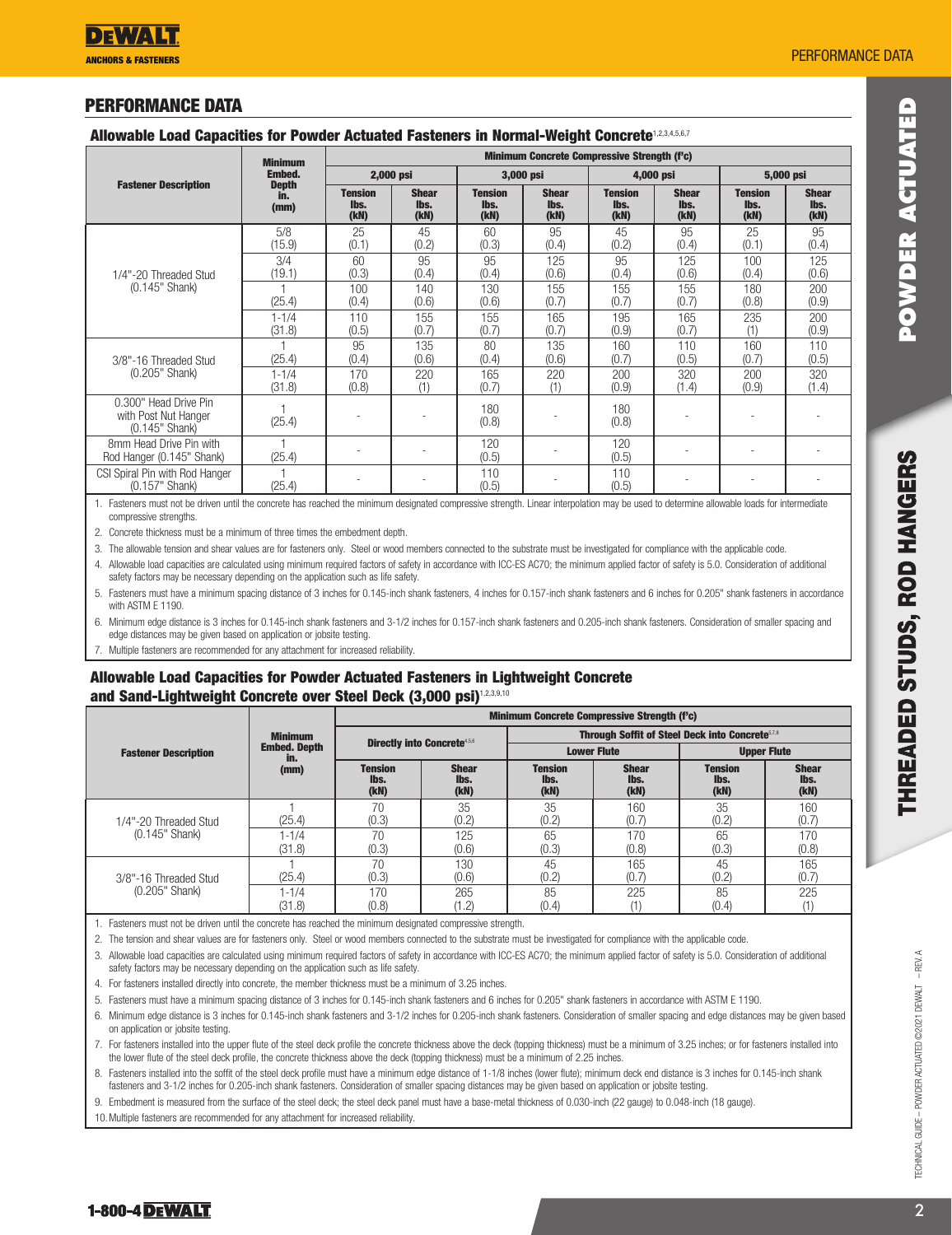



#### Allowable Load Capacities for Powder Actuated Fasteners in ASTM A36 Steel1,2,3,4

|                                           | <b>Shank</b><br>Type | <b>Nominal Steel Thickness</b> |                              |                                |                              |                                |                              |                                |                              |  |  |  |
|-------------------------------------------|----------------------|--------------------------------|------------------------------|--------------------------------|------------------------------|--------------------------------|------------------------------|--------------------------------|------------------------------|--|--|--|
|                                           |                      | $1/8$ <sup>11</sup>            |                              | $3/16$ <sup>11</sup>           |                              |                                | 1/4"                         | $3/8$ <sup>11</sup>            |                              |  |  |  |
| <b>Fastener Description</b>               |                      | <b>Tension</b><br>lbs.<br>(kN) | <b>Shear</b><br>lbs.<br>(kN) | <b>Tension</b><br>lbs.<br>(kN) | <b>Shear</b><br>lbs.<br>(kN) | <b>Tension</b><br>lbs.<br>(kN) | <b>Shear</b><br>lbs.<br>(kN) | <b>Tension</b><br>lbs.<br>(kN) | <b>Shear</b><br>lbs.<br>(kN) |  |  |  |
| 1/4"-20 Threaded Stud<br>$(0.145"$ Shank) | Knurled              | 220<br>(1.0)                   | 445<br>(2.0)                 | 465<br>(2.1)                   | 495<br>(2.2)                 | 565<br>(2.5)                   | 545<br>(2.4)                 | 510<br>(2.3)                   | 750<br>(3.3)                 |  |  |  |
| 3/8"-16 Threaded Stud<br>(0.205" Shank)   | Knurled              | 225<br>(1.0)                   | 555<br>(2.5)                 | 540<br>(2.4)                   | 590<br>(2.6)                 | 745<br>(3.3)                   | 620<br>(2.8)                 | -                              |                              |  |  |  |

### Allowable Load Capacities for Powder Actuated Fasteners in Concrete Masonry (f'm ≥ 1,500)1,2,3,4,9,10,11

| <b>PERFORMANCE DATA</b>                                                                                                                                                                                                                                                                                                                                                                                                                                                                                                                                                                                                                                                                                                                                                                                                                                                                                                                                                                                                                                                                                                                                                                                                                                                                                                                                                                                                                                                                                |                           |                             |                                               |                              |                                                                               |                                                                    |                                   |                              |                                                       | <b>ANCHORS &amp; FASTENERS</b>              |
|--------------------------------------------------------------------------------------------------------------------------------------------------------------------------------------------------------------------------------------------------------------------------------------------------------------------------------------------------------------------------------------------------------------------------------------------------------------------------------------------------------------------------------------------------------------------------------------------------------------------------------------------------------------------------------------------------------------------------------------------------------------------------------------------------------------------------------------------------------------------------------------------------------------------------------------------------------------------------------------------------------------------------------------------------------------------------------------------------------------------------------------------------------------------------------------------------------------------------------------------------------------------------------------------------------------------------------------------------------------------------------------------------------------------------------------------------------------------------------------------------------|---------------------------|-----------------------------|-----------------------------------------------|------------------------------|-------------------------------------------------------------------------------|--------------------------------------------------------------------|-----------------------------------|------------------------------|-------------------------------------------------------|---------------------------------------------|
|                                                                                                                                                                                                                                                                                                                                                                                                                                                                                                                                                                                                                                                                                                                                                                                                                                                                                                                                                                                                                                                                                                                                                                                                                                                                                                                                                                                                                                                                                                        |                           |                             | <b>Topping Thickness</b>                      |                              | <b>CONCRETE OVER STEEL DECK (3-inch Deep Profile)</b>                         |                                                                    |                                   |                              |                                                       |                                             |
|                                                                                                                                                                                                                                                                                                                                                                                                                                                                                                                                                                                                                                                                                                                                                                                                                                                                                                                                                                                                                                                                                                                                                                                                                                                                                                                                                                                                                                                                                                        |                           |                             |                                               |                              |                                                                               |                                                                    | <b>Upper Flute (Valley)</b>       |                              |                                                       |                                             |
|                                                                                                                                                                                                                                                                                                                                                                                                                                                                                                                                                                                                                                                                                                                                                                                                                                                                                                                                                                                                                                                                                                                                                                                                                                                                                                                                                                                                                                                                                                        |                           |                             | Typ.                                          |                              | Min.                                                                          | 4-1/2" (Typ)                                                       |                                   |                              |                                                       |                                             |
| Allowable Load Capacities for Powder Actuated Fasteners in ASTM A36 Steel1,2,3,4                                                                                                                                                                                                                                                                                                                                                                                                                                                                                                                                                                                                                                                                                                                                                                                                                                                                                                                                                                                                                                                                                                                                                                                                                                                                                                                                                                                                                       |                           |                             |                                               |                              | $1 - 1/8$                                                                     | Steel Deck Gauge Min.<br>Lower Flute Edge -                        |                                   |                              |                                                       |                                             |
|                                                                                                                                                                                                                                                                                                                                                                                                                                                                                                                                                                                                                                                                                                                                                                                                                                                                                                                                                                                                                                                                                                                                                                                                                                                                                                                                                                                                                                                                                                        |                           |                             |                                               |                              |                                                                               |                                                                    | <b>Nominal Steel Thickness</b>    |                              |                                                       |                                             |
| <b>Fastener Description</b>                                                                                                                                                                                                                                                                                                                                                                                                                                                                                                                                                                                                                                                                                                                                                                                                                                                                                                                                                                                                                                                                                                                                                                                                                                                                                                                                                                                                                                                                            |                           | <b>Shank</b><br><b>Type</b> | $1/8$ <sup>11</sup><br><b>Tension</b><br>lbs. | <b>Shear</b><br>lbs.         | $3/16$ <sup>11</sup><br><b>Tension</b><br>lbs.                                | <b>Shear</b><br>lbs.                                               | $1/4$ "<br><b>Tension</b><br>lbs. | <b>Shear</b><br>lbs.         | <b>Tension</b><br>lbs.                                | $3/8$ <sup>11</sup><br><b>Shear</b><br>lbs. |
| 1/4"-20 Threaded Stud<br>(0.145" Shank)                                                                                                                                                                                                                                                                                                                                                                                                                                                                                                                                                                                                                                                                                                                                                                                                                                                                                                                                                                                                                                                                                                                                                                                                                                                                                                                                                                                                                                                                |                           | Knurled                     | (kN)<br>220<br>(1.0)                          | (kN)<br>445<br>(2.0)         | (kN)<br>465<br>(2.1)                                                          | (kN)<br>495<br>(2.2)                                               | (kN)<br>565<br>(2.5)              | (kN)<br>545<br>(2.4)         | (kN)<br>510<br>(2.3)                                  | (kN)<br>750<br>(3.3)                        |
| 3/8"-16 Threaded Stud<br>(0.205" Shank)                                                                                                                                                                                                                                                                                                                                                                                                                                                                                                                                                                                                                                                                                                                                                                                                                                                                                                                                                                                                                                                                                                                                                                                                                                                                                                                                                                                                                                                                |                           | Knurled                     | 225<br>(1.0)                                  | 555<br>(2.5)                 | 540<br>(2.4)                                                                  | 590<br>(2.6)                                                       | 745<br>(3.3)                      | 620<br>(2.8)                 |                                                       |                                             |
|                                                                                                                                                                                                                                                                                                                                                                                                                                                                                                                                                                                                                                                                                                                                                                                                                                                                                                                                                                                                                                                                                                                                                                                                                                                                                                                                                                                                                                                                                                        | <b>Shank</b>              | Embed.                      |                                               | <b>Face Shell</b>            | <b>Hollow CMU4.5</b>                                                          | <b>Horizontal</b>                                                  |                                   | <b>Face Shell</b>            | <b>Grouted CMU6.7.8</b>                               | <b>Horizontal</b>                           |
| <b>Fastener</b><br><b>Description</b>                                                                                                                                                                                                                                                                                                                                                                                                                                                                                                                                                                                                                                                                                                                                                                                                                                                                                                                                                                                                                                                                                                                                                                                                                                                                                                                                                                                                                                                                  | <b>Diameter</b><br>(inch) | <b>Depth</b><br>in.<br>(mm) | <b>Tension</b><br>lbs.<br>(kN)                | <b>Shear</b><br>lbs.<br>(kN) | <b>Tension</b><br>lbs.<br>(kN)                                                | <b>Mortar Joint</b><br><b>Shear</b><br>lbs.<br>(kN)                | <b>Tension</b><br>lbs.<br>(kN)    | <b>Shear</b><br>lbs.<br>(kN) | <b>Mortar Joint</b><br><b>Tension</b><br>lbs.<br>(kN) | <b>Shear</b>                                |
| $1/4" - 20$<br><b>Threaded Stud</b>                                                                                                                                                                                                                                                                                                                                                                                                                                                                                                                                                                                                                                                                                                                                                                                                                                                                                                                                                                                                                                                                                                                                                                                                                                                                                                                                                                                                                                                                    | 0.145                     | $\mathbf{1}$<br>(25.4)      | 185<br>(0.8)                                  | 180<br>(0.8)                 | 60<br>(0.3)                                                                   | 120<br>(0.5)                                                       | 175<br>(0.8)                      | 220<br>(1.0)                 | 135<br>(0.6)                                          | (kN)<br>(1.0)                               |
| $3/8" - 16$<br><b>Threaded Stud</b>                                                                                                                                                                                                                                                                                                                                                                                                                                                                                                                                                                                                                                                                                                                                                                                                                                                                                                                                                                                                                                                                                                                                                                                                                                                                                                                                                                                                                                                                    | 0.205                     | (25.4)                      | 20<br>(0.1)                                   | 85<br>(0.4)                  |                                                                               |                                                                    | 110<br>(0.5)                      | 185<br>(0.8)                 | 135<br>(0.6)                                          |                                             |
| ASTM C476.<br>2. The tabulated tension and shear values are for the fasteners only. Steel or wood members connected with the substrate must be investigated for compliance with the applicable code.<br>3. Allowable load capacities are calculated using minimum required factors of safety in accordance with ICC-ES AC70; the minimum applied factor of safety is 5.0. Consideration of additional<br>safety factors may be necessary depending on the application such as life safety.<br>4. Fasteners installed into the face or end of hollow CMU must have a minimum end distance of 3-3/4 inches. No more than one fastener may be installed in an individual hollow concrete<br>masonry unit cell.<br>5. For installations into hollow CMU walls, 3/8"-16 threaded stud fasteners may not be placed into the mortar joint.<br>6. Fasteners installed into grout-filled concrete masonry must have a minimum spacing distance of 4 inches and a minimum edge distance 3-3/4 inches.<br>7. For installations into grout-filled concrete masonry walls, fasteners may be placed into the bed joint (horizontal mortar joint) provided the fasteners have a minimum spacing distance of 8<br>inches along the bed joint and have a minimum edge distance of 8 inches.<br>8. Installations directly into the head joint (vertical mortar joint) and within 1-1/2 inch of the head joint is not recommended and must not be permitted.<br>9. Allowable shear loads may be applied in any direction. |                           |                             |                                               |                              |                                                                               |                                                                    |                                   |                              |                                                       |                                             |
| 10. Multiple fasteners are recommended for any attachment for increased reliability.<br>11. Successful fastening into the face shell of hollow CMU and into the horizontal mortar joint is typically conducted with the lowest powder load level.                                                                                                                                                                                                                                                                                                                                                                                                                                                                                                                                                                                                                                                                                                                                                                                                                                                                                                                                                                                                                                                                                                                                                                                                                                                      |                           |                             |                                               |                              |                                                                               |                                                                    |                                   |                              |                                                       |                                             |
|                                                                                                                                                                                                                                                                                                                                                                                                                                                                                                                                                                                                                                                                                                                                                                                                                                                                                                                                                                                                                                                                                                                                                                                                                                                                                                                                                                                                                                                                                                        |                           |                             |                                               |                              | Minimum End<br>Distance (Typ)                                                 | Minimum Edge<br>Distance (Typ)<br>CMU (Typ)<br><b>Mortar Joint</b> |                                   |                              |                                                       |                                             |
|                                                                                                                                                                                                                                                                                                                                                                                                                                                                                                                                                                                                                                                                                                                                                                                                                                                                                                                                                                                                                                                                                                                                                                                                                                                                                                                                                                                                                                                                                                        |                           |                             |                                               |                              | <b>Wall Face</b><br><b>Permissible Anchor Locations</b><br>(Iln-hatched Area) |                                                                    |                                   |                              |                                                       |                                             |



Wall Face Permissible Anchor Locations (Un-hatched Area)